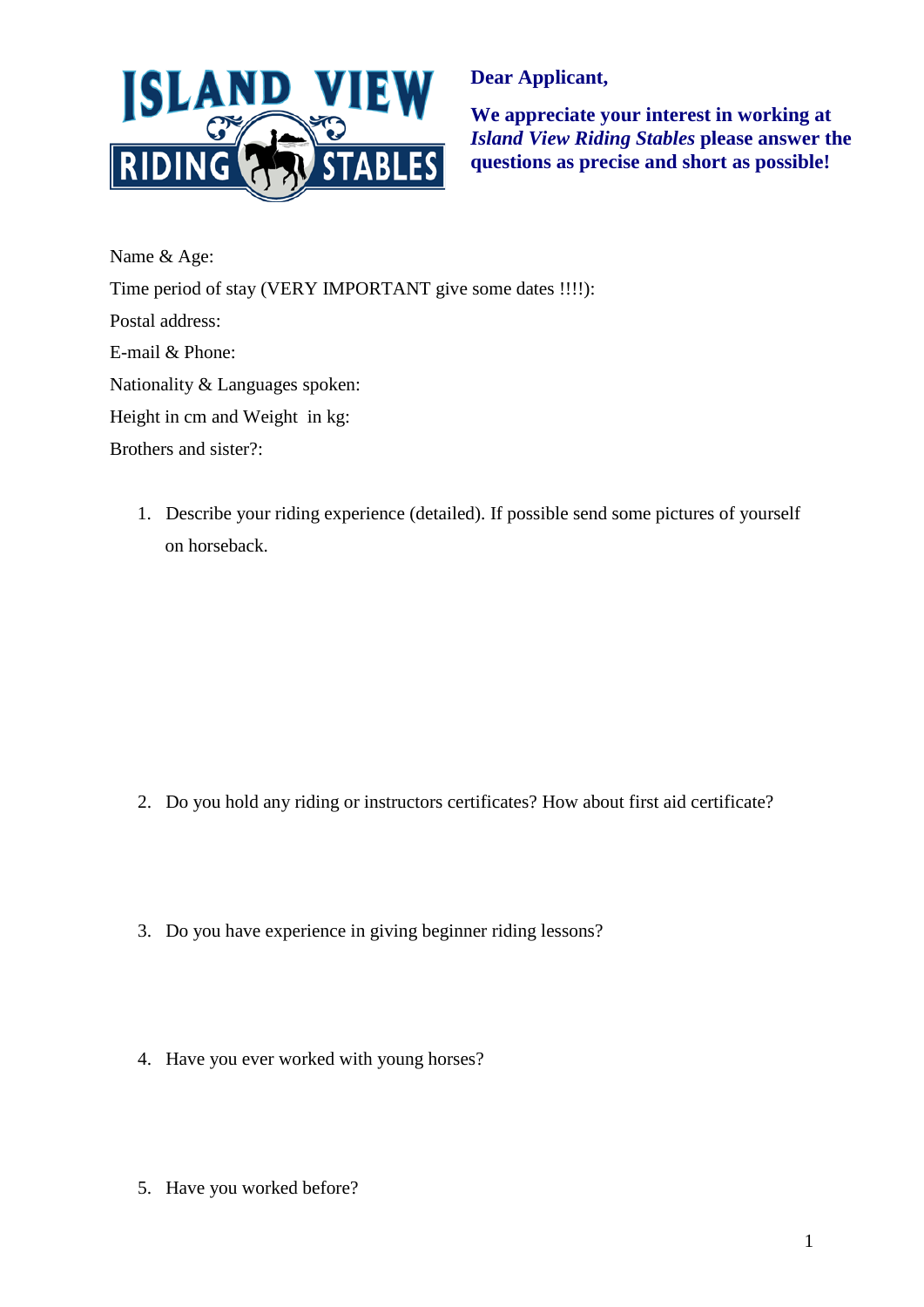6. Have you been living/working abroad before? If yes- where have you been, how long and why?

- 7. What interests you about the job we offer?
- 8. What do you expect in terms of the job, accommodation, colleagues?
- 9. What skills or experience do you have that make you right for this job?
- 10. Can you give an example of when you coped well under pressure?
- 11. Do you prefer to work as an individual or as part of a team?
- 12. How do you think you are viewed by your colleagues? (One sentence only)
- 13. What are your three biggest achievements so far in your career/life?